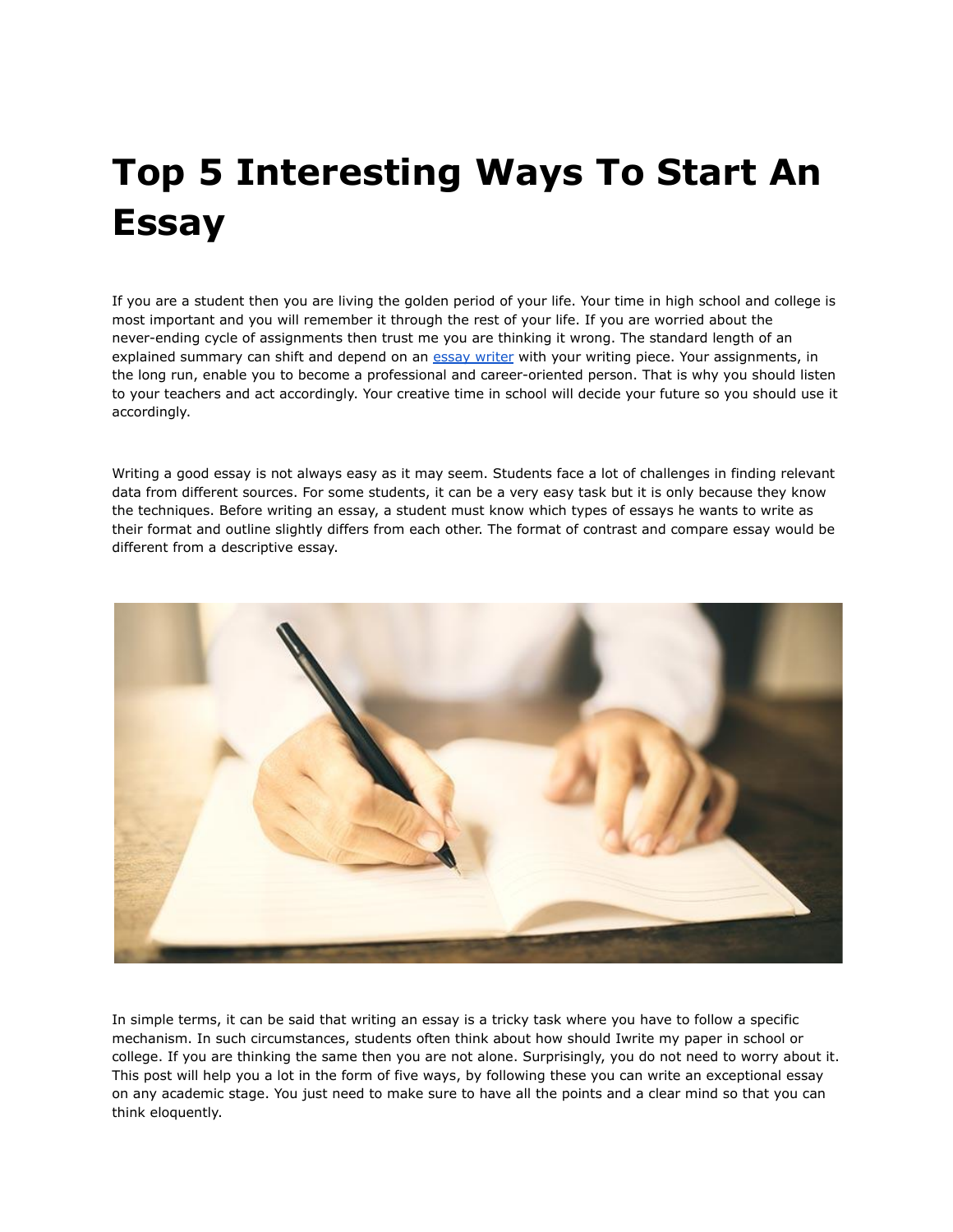Once your thinking is clear then you do not need to ask anyone how to write an essay as you would achieve mastery over the subject. There are some students who can easily buy a [custom](https://theessaywritingservice.com/) essay writing service to put their thoughts on paper. Academics have devised many tips about crafting an essay but this post will only include five essential ways that can be applied to all types of essays. Five ways about creating an essay mainly include topic, outline, thesis statement, body paragraphs, and most important brainstorming. These are very basic and generic points that can be easily incorporated while writing any type of essay.

#### **Five Ways/Secrets to Write a Good Essay**

#### **Way One: Know what you are doing**

It is a very basic principle that applies before you start writing your essay. It means you should not act blindly and try to explore the purpose of your essay. You should know what type of audience would read or evaluate your essay. It is the basic purpose of an essay, once you know then it will be easy for you to write one. In other words, you can also get help from an academic essay writer for your essay. An essay written by a professional writer would ensure you good grades.

#### **Way Two: State your position**

After the selection of your essay topic, the next step is either to justify it or negate it. It is solely on your discretion which side you choose. Make sure that you have a solid claim to justify i.e. if you are writing an essay on climate change then focus on one point like 'use of plastic and its impact on the environment.' In this case, you would persuade your reader to refrain from using single-use plastic. There are indeed some topics that require massive research and knowledge in the relevant field. If you ever get stuck then do not forget to hire a professional paper writing service. It will not only provide you guidance but help to write your essay as well.

## **Way Three: Search relevant material**

You should find relevant material after finalizing your topic. You can search for data from books, journal articles, magazine articles, and news. There is a slight possibility that you would find plenty of data but you cannot write all of it in your essay. Your essay should present a specific position after research upon which you will organize your data.

## **Way Four: Narrow down your research/evidence**

For a good structure, narrow down your research on a specific point. Choose a theme that is relevant to your topic and has compelling evidence. You can acquire good points if your area is unique and has not been well-researched before. If you have solid evidence, you can argue that not plastic but carbon emission causes environmental degradation. Whatever position you choose, make sure to highlight your thesis statement.

## **Way Five: Make an outline**

An outline would give your essay a proper direction just make sure to cover all aspects which you will discuss in your essay. Your outline should look like this: